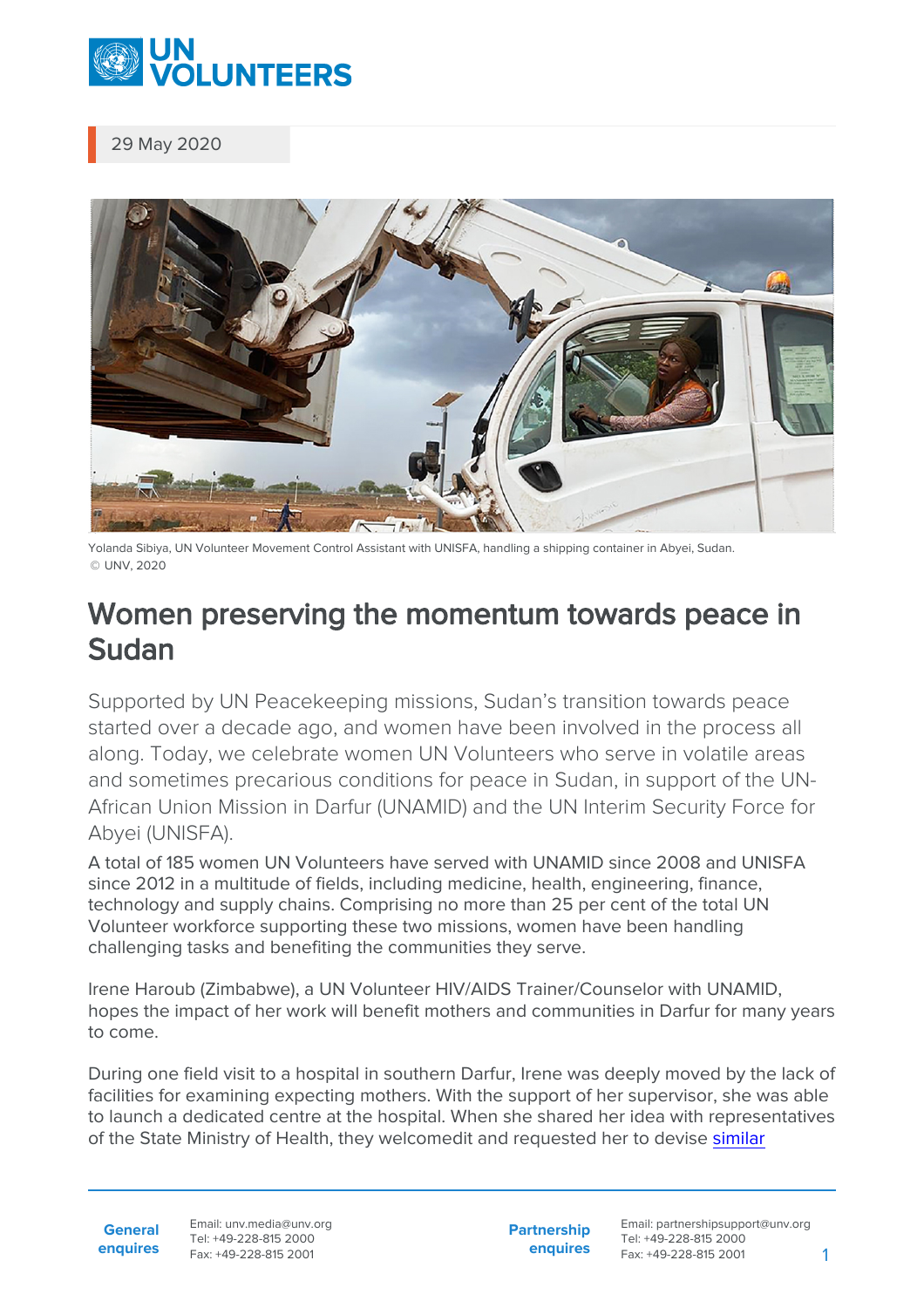

## [projects](https://www.unv.org/Our-stories/Volunteering-meet-challenge-development).

For Sunita Shakya (Nepal), who serves as a UNV Support Officer with UNAMID, organizing activities that directly benefit and empower women – especially those with disabilities – is always a pleasure. One such activity was delivering training of trainers to women from internally displaced people's camps and communities in El-Fasher, North Darfur, on the production of leather bags and purses.

## **CC** The presence of women within UN Peacekeeping missions can provide a sense of confidence and reassurance, especially among host community women and children. Our presence encourages them to come forward and contribute to their community. --Sunita Shakya, UN Volunteer with UNAMID

Yolanda Sibiya (South Africa) serves as a UN Volunteer Movement Control Assistant with UNISFA. She is one of the few females serving in UN Peacekeeping missions who operate material handling equipment including 3-15 tonne forklifts, heavy trucks and minibuses.

Following the outbreak of COVID-19, Yolanda is now involved in ensuring that all essential medical supplies, such as hand sanitizers, face masks, ventilators and other essential equipment, are received on the ground in Abyei in a timely matter.

Serving with UNISFA and the experience gained cannot be quantified. Indeed, the peculiar location and the nature of activities in UNISFA Abyei is something that can never be eroded from my memory. If I can do it, then any woman given the opportunity can also do it. –Yolanda Sibiya, UN Volunteer with UNISFA

Delphine Mensah (Liberia) is another woman serving with UNISFA as a UN Volunteer Material & Assets Management Associate. Her daily duties include ensuring that proper controls and procedures are followed for the issuance, inspection and receipt of assets and materials in the warehouses.

Delphine takes pride in being the only female in the Supply Chain Unit and is meeting deliverables in a traditionally male-dominated field. She believes that women should be given more opportunities where they can apply their talents and experience.

**General enquires**

Email: unv.media@unv.org Tel: +49-228-815 2000 Fax: +49-228-815 2001

**Partnership enquires**

Email: partnershipsupport@unv.org Tel: +49-228-815 2000 Fax: +49-228-815 2001 2